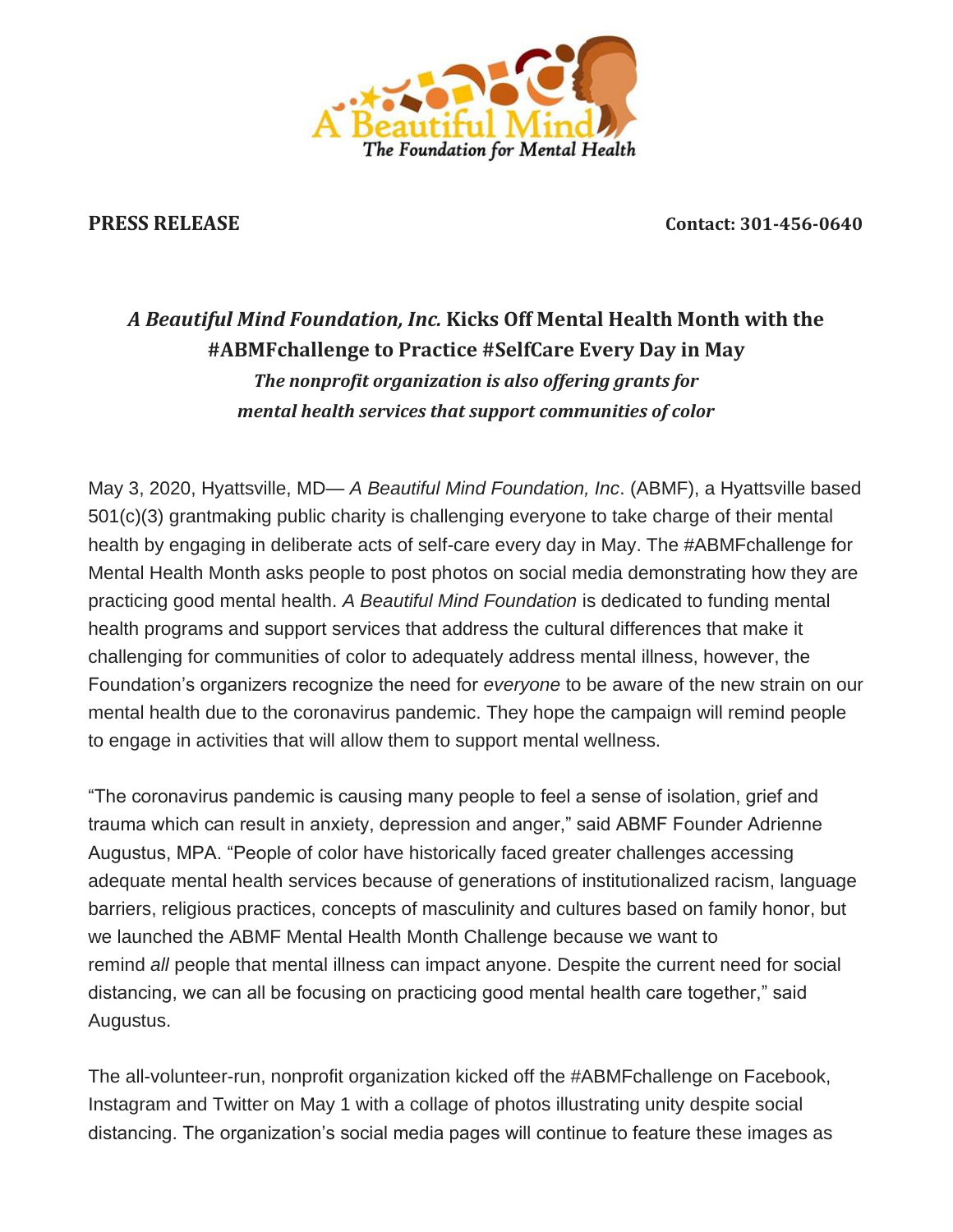well as photos tagged with the campaign hashtag *ABMFchallenge* by people showcasing how they are practicing good self-care.

In addition to the Mental Health Month campaign, *A Beautiful Mind Foundation* has launched its inaugural grantmaking cycle. Groups across the United States including established mental health organizations, houses of worship, community groups and mental health practitioners are eligible for funding up to approximately \$1,200. Applicants should focus on innovative, creative and effective mental health outreach and programming for African American, Latinx, Asian American, and/or Indigenous groups and the mental health practitioners who support them.

"It was important to us that we help create a deeper discussion about mental health in communities of color through the grant opportunities we offer," said ABMF Board Secretary and Grants Committee Co-Chair Molly Murray, MPA. "With the coronavirus pandemic and disproportionately high mortality rates among people of color, it is clear there is a need not only for improved access to health care services for physical health but also for mental health, now more than ever before. In light of the new normal of social distancing in April, we reworked the grant opportunities to include funds for the technology that will allow programs to be hosted online." The grant application deadline is May 22, 2020. Awards will be made no later than June 30, 2020.

For more information visit [www.ABeautifulMindFoundation.org](https://abeautifulmindfoundation.us4.list-manage.com/track/click?u=2e3926ac331a51730d4d0bce3&id=cbb78dfc9c&e=5b52ca762e) and join the conversation on [Facebook](https://abeautifulmindfoundation.us4.list-manage.com/track/click?u=2e3926ac331a51730d4d0bce3&id=9854746e2f&e=5b52ca762e), [Twitter](https://abeautifulmindfoundation.us4.list-manage.com/track/click?u=2e3926ac331a51730d4d0bce3&id=77ecebcb92&e=5b52ca762e) and [Instagram](https://abeautifulmindfoundation.us4.list-manage.com/track/click?u=2e3926ac331a51730d4d0bce3&id=abbba31a04&e=5b52ca762e). To schedule telephone and video interviews call 301 456-0640 or email [founder@ABeautifulMind.foundation](mailto:founder@ABeautifulMind.foundation).

# # #

*A Beautiful Mind Foundation, Inc.* (ABMF) is a 501(c)(3) grantmaking public charity based in Hyattsville, MD. Established in 2019, ABMF's mission is: To positively impact lives by investing in culturally competent mental health services that educate, enlighten and *empower our diverse community.* The all-volunteer-led organization operates on donations from the community. [www.ABeautifulMindFoundation.org](https://abeautifulmindfoundation.us4.list-manage.com/track/click?u=2e3926ac331a51730d4d0bce3&id=3d0fa62f98&e=5b52ca762e) Facebook: @ABeautifulMindFoundation Twitter: @BM4mentalhealth Instagram: A\_Beautiful\_Mind\_Foundation